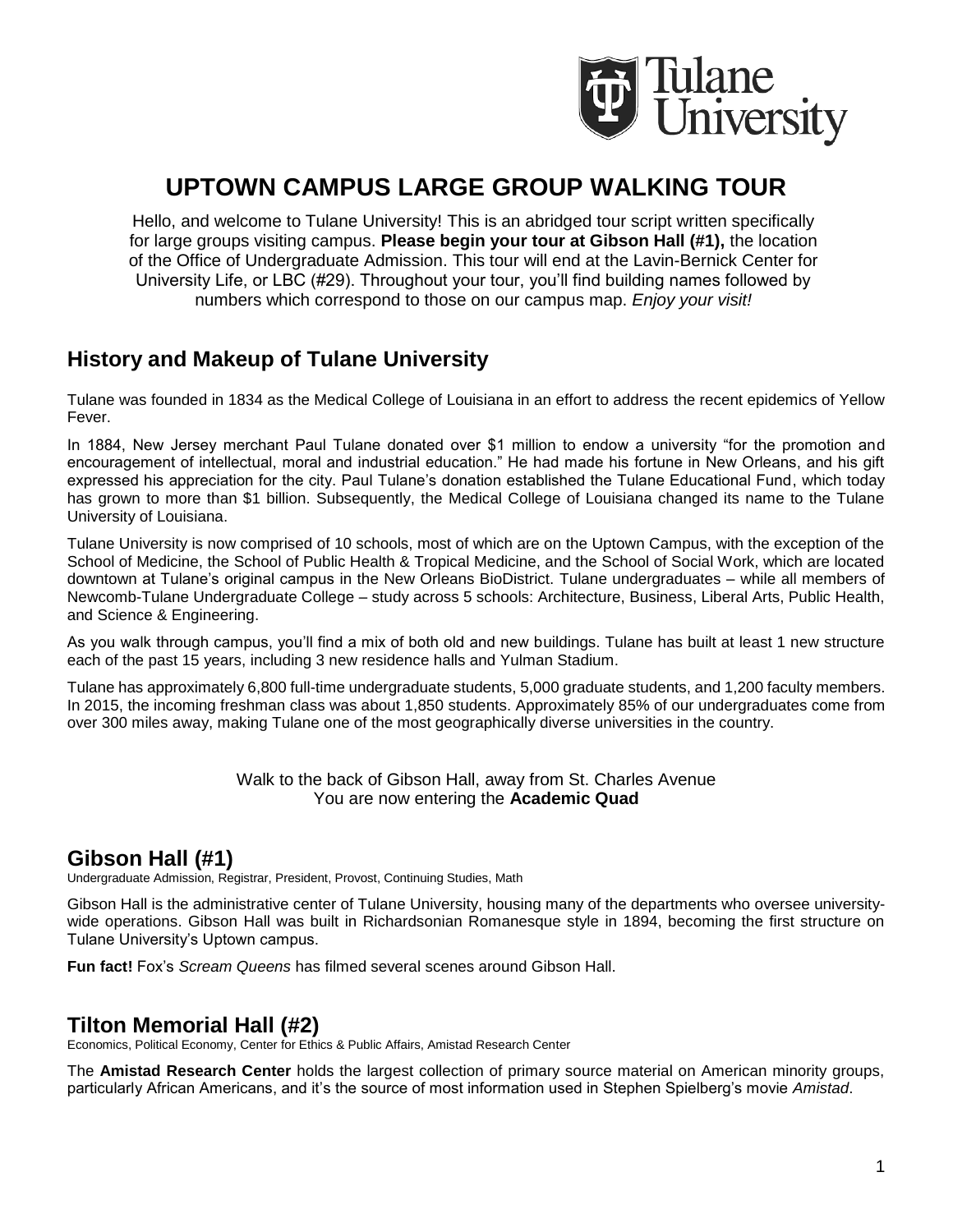# **Dinwiddie Hall (#3)**

Anthropology, Middle American Research Institute

Dinwiddie houses the Department of Anthropology, as well as the internationally renowned **Middle American Research Institute (MARI**), which contains the largest collection of Mayan artifacts outside of Central America.

The average class size at Tulane is 24 students. 99% of our classes are fewer than 100 students. Our student to faculty ratio is 9:1, and the vast majority of our classes are taught by full-time faculty members with terminal degrees in their fields.

## **Richardson Memorial Hall (#4)**

School of Architecture

Richardson Memorial originally served as Tulane's School of Medicine, the first such school in the Deep South, but it now houses the School of Architecture, which was founded in 1894 as the first Architecture program in the Deep South.

Architecture students gain hands-on experience through programs like URBANbuild, an ongoing project in which students design and build a New Orleans home for a family in need. While pursuing their degrees, architecture students have access to their own library, design studios, computer labs, 3D printers, and large-format plotters 24 hours a day.

Begin walking towards Freret Street, away from Gibson Hall

## **Richardson Building (#5)**

Academic Advising, Latin American Research Centers

The **Academic Advising Center** encompasses a wide range of student services, all centered on success in academics, careers, and life in general. Academic Advisors at Tulane work with students to maximize their undergraduate education by helping them navigate things like course registration and academic departments. The **Center for Engaged Learning and Teaching (CELT)** works with both faculty and students to thoroughly understand the unique learning experiences students bring to the classroom.

# **Norman Mayer (#6)**

English, Political Science, African & African Diaspora Studies

James Carville, the political strategist and CNN commentator who led Bill Clinton's successful 1992 presidential campaign, is a professor in the Department of Political Science. As part of his course, taught in Norman Mayer, he regularly invites guest lecturers from the world of politics, including George Stephanopoulos and Richard Holbrooke.

# **F. Edward Hébert Hall (#7)**

History, Honors Program, Payson Program in Global Development, TIDES, Altman Scholars Program

(In case you're wondering: in Louisiana, we pronounce it "AY-bear.")

The **Honors Program** invites a small percentage of top incoming freshmen each year. This program allows students the opportunity to participate in additional programs, activities, and courses while at Tulane. Honors courses are required and the average Honors student will take 1-2 of these per year. Honors students are required to write a thesis by the end of their four years. Students not invited to the Honors Program upon admission to Tulane may apply after their first semester or end of freshmen year, depending on academic performance.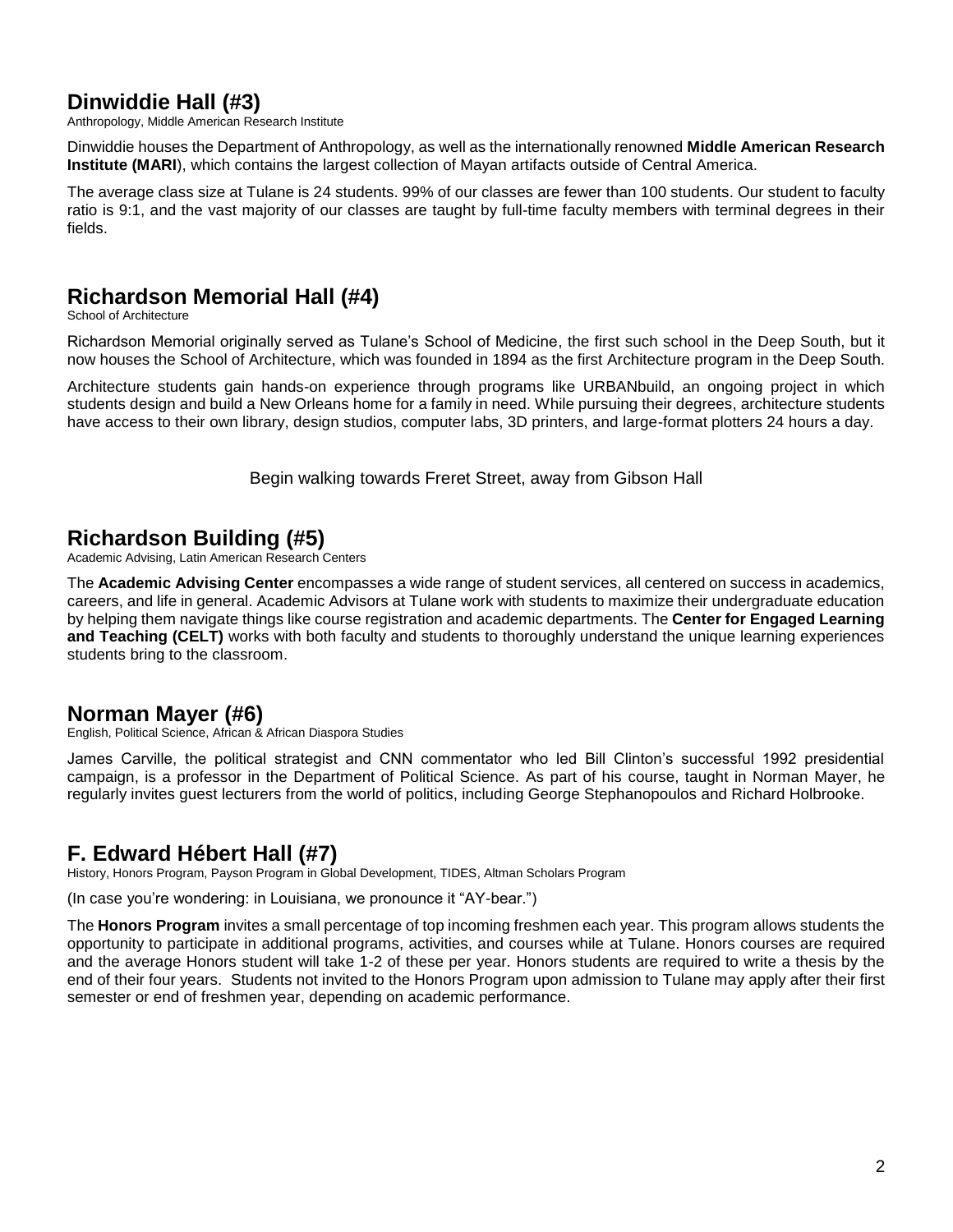# **Robert C. Cudd Hall (#8)**

Newcomb-Tulane College

All Tulane undergraduates are admitted to **Newcomb-Tulane Undergraduate College** and maintain membership through graduation. After declaring a major, a student would then also become affiliated with one of the 5 undergraduate colleges. Undergraduates never apply directly to a school or program. Because of this setup, students are able to take courses across most of the schools and have until the end of their sophomore year to declare a major.

**Fun fact!** Each Friday morning, the Dean of Newcomb-Tulane College invites students, faculty, and staff to his porch for doughnuts, coffee, and conversation.

#### **Science and Engineering Lab Complex (#14)**

Academic Success Center, Counseling & Psychological Services, Office of Student Accessibility, Financial Aid

As the name suggests, this building plays host to laboratories of the School of Science & Engineering, but it holds much more than that. The **Academic Success Center** offers students tutoring, writing support, a learning library, and a computer lab. The **Office of Student Accessibility** works with students, faculty, and staff in forming solutions to physical differences, as well as in identifying and addressing learning differences. Also important for a successful academic career, the Office of Financial Aid helps students obtain loans, grants, and scholarships.

### **Flower Hall for Research and Innovation (#13)**

The Taylor Center for Social Innovation & Design Thinking

Flower Hall houses research lab space, the Taylor Center, and (soon) a "maker space" – collaborative workspace for students to pursue ideas, build prototypes, and plan products for the marketplace.

# **Lindy Claiborne Boggs Center for Energy and Biotechnology (#15)**

School of Science & Engineering

The Boggs Center opened in 1988 and is equipped with 27 state-of-the-art laboratories, the administrative offices of the School of Science & Engineering, computer labs, and several classrooms.

**Fun fact!** Tulane alumnus ('88) and astronaut Doug Hurley piloted the space shuttle *Endeavour* on a 16-day NASA mission to the International Space Station in 2009.

# **Alcee Fortier Hall (#17)**

Center for Public Service

Tulane was the first major research university to implement a public service requirement.

During their first two years at Tulane, undergraduates complete a semester-long service course as a companion to a traditional lecture, with the aim of using skills and theory taught in the classroom out into the community. For example, students taking classes in Latin American studies may teach English as a Second Language, while students in the sciences might test air, soil, and water samples for carcinogens.

As a junior or senior, undergraduates complete their service requirement with an internship, classroom teaching, research, abroad programs or through the **Community Service Fellows Program.** This upperclassmen requirement allows students the freedom and responsibility to design a project around their interests.

(And in case you're wondering: in Louisiana, we pronounce this "for-chay.")

# **Merryl & Sam Israel Jr. Environmental Science Building (#18)**

Laboratory Sciences

Predominantly composed of laboratory space for environmental, biological, and chemical sciences, Israel was built to have minimum impact on the environment. Its features include non-toxic finishes and paints, solar-activated lighting, natural ventilation, recycled building materials, and interactive sun reflectors to enhance natural lighting.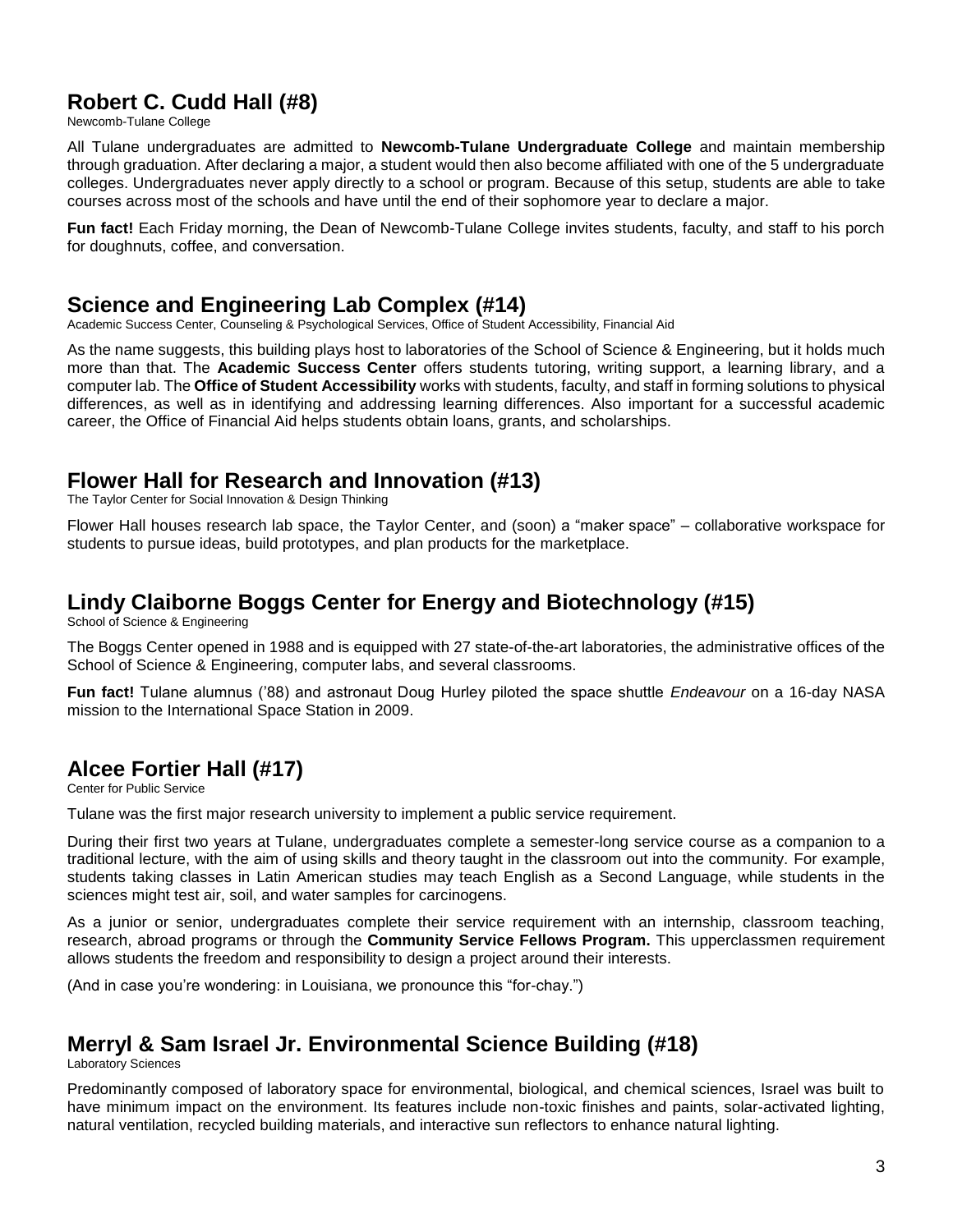## **Percival Stern Hall (#19)**

Laboratory Sciences

All Tulane undergraduates complete a laboratory science course as part of their basic core requirements, and many of those are held here in Stern. Several departments of the School of Science & Engineering are located here as well. Beneath Stern is a PJ's Coffee – one of three on campus – part of a local chain started by Tulane alumni.

**Fun fact!** Urban legend says that Stern's windows are designed in the form of an old punch card that translates to "Roll Wave – Beat LSU" when fed into a computer.

Walk beneath Stern, past the PJ's Coffee, and cross Freret Street at the crosswalk

# **Navy Building (#31)**

Naval ROTC

Tulane offers all four ROTC programs on campus: Navy, Army, Air Force, and Marines. Tulane's ROTC unit is the 5<sup>th</sup> oldest and 3<sup>rd</sup> largest in the country. In most cases the federal government covers the full cost of tuition for ROTC members, while Tulane covers the remaining costs of attendance.

#### **Devlin Fieldhouse (#30)**

Green Wave Basketball and Volleyball

One of the most historic venues in college basketball, Devlin Fieldhouse was built in 1933 using funds from Tulane football's Rose Bowl appearance the year before. It is the 9<sup>th</sup>-oldest active men's basketball arena in the nation.

Tulane's athletic programs have competed at the highest level of NCAA sports – Division I – since 1893. As co-founders of the SEC and originators of the Sugar Bowl, the Green Wave have a storied history when it comes to athletics. In fact, the women's basketball team has made the NCAA tournament 11 times (most recently in 2015) and holds 6 conference titles.

**Fun fact!** While Devlin is most known for athletics, it's also played host to several important speakers. In 1975, President Gerald Ford announced the end of the Vietnam War during a speech in Devlin. In 2008, President Barack Obama spoke at Devlin during his campaign for the presidency.

#### Continue along Freret Street in front of Devlin Fieldhouse

#### **Joseph Merrick Jones Hall (#25)**

Latin American Studies, Classical Studies, Cunningham Observatory, Special Collection Libraries

The Latin American Studies program is considered one of the world's preeminent departments devoted to the subject. Jones is also home to Tulane's special collection libraries, such as the Louisiana Research Collection, University Archives, and the rare book collection. The Hogan Jazz Archive boasts the largest jazz-related oral history anywhere in the world.

At the top of Jones Hall is Cunningham Observatory, where astronomy classes are held.

**Fun fact!** Jones originally housed Tulane Law School, and it was the filming location for *The Pelican Brief.*

Turn right onto Newcomb Place and down the side of Jones Hall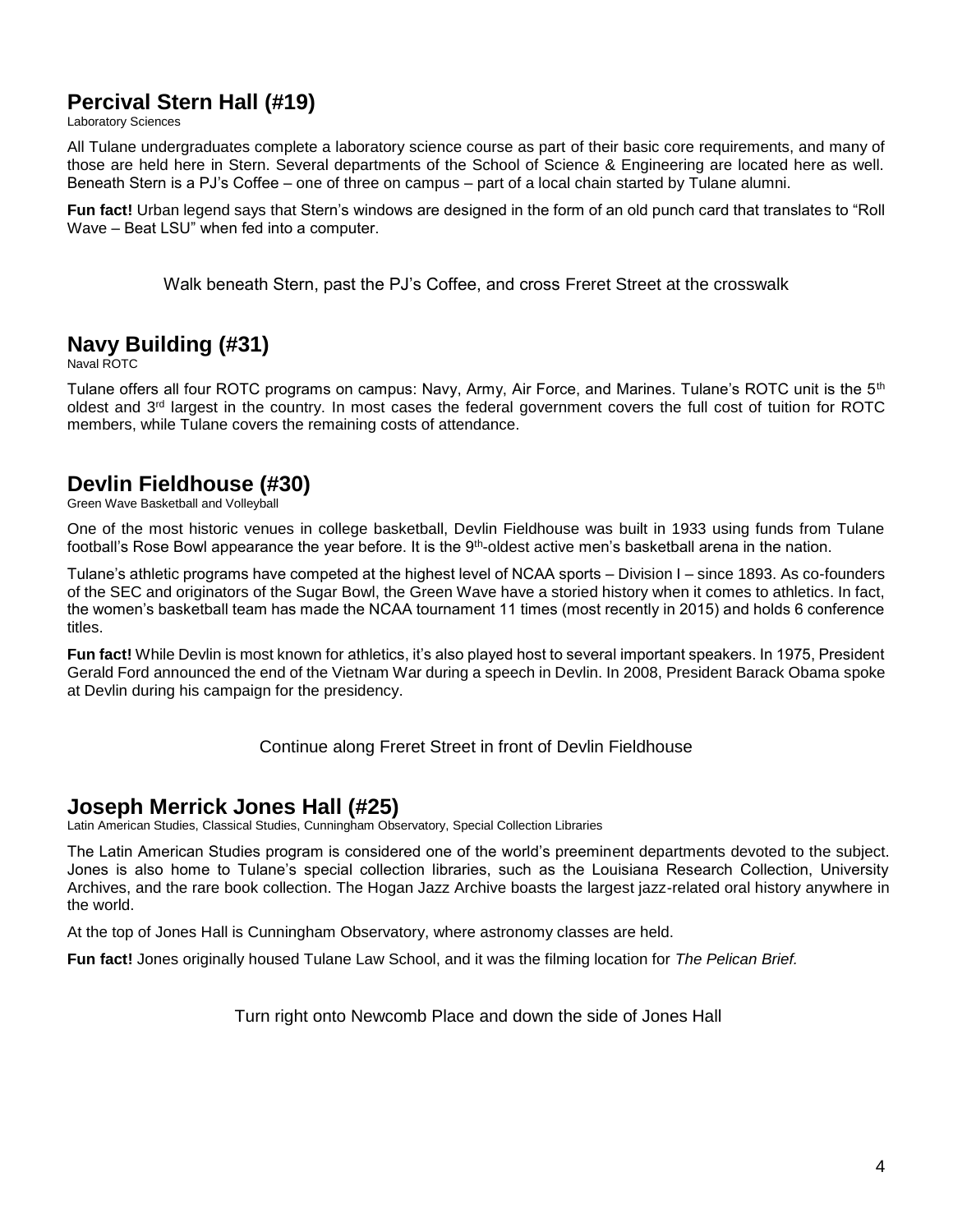# **Howard-Tilton Memorial Library (#60)**

This is the main library on the Uptown campus. One of nine at Tulane, Howard-Tilton holds 3.9 million books and 81,000 periodicals, in addition to PJ's Coffee, several study areas, breakout rooms, and over 115 computers. Within this building is the **Latin American Library**, initially formed to support Tulane's Middle American Research Institute (MARI), as well as an extensive **music and media library**. In 2015, Howard-Tilton Memorial Library completed construction that added two floors to the top of the library that include increased quiet study space and a panoramic view of the New Orleans skyline.

During the school year, the library doesn't close until 3:45 AM on weekdays, and hours are expanded further during final exams.

# **Newcomb College Institute (#26)**

A new building is currently being erected on the site of the former Newcomb College Institute (NCI) building. It will house expanded space for NCI and a new dining facility for all undergraduates.

**H. Sophie Newcomb Memorial College** was founded in 1886 as the first degree-awarding women's college in the Deep South and first coordinate college for women in the country, a model adopted by Barnard at Columbia and Radcliffe at Harvard. Newcomb College's original mission of providing educational and leadership opportunities for women continues today through the Newcomb College Institute.

# **Newcomb College Campus (#68-83)**

The Newcomb Campus, while integrated within Tulane University as a whole, bears a distinct design based around red brick. The live oaks surrounding Newcomb Quad were all transplanted from Newcomb's original campus in the Garden District in 1894. The oak tree and the acorn have long been a symbol of Newcomb College.

### **Brandt V.B. Dixon Hall & Elleonora P. McWilliams Hall (#68-70)**

Newcomb Department of Music, Department of Theatre and Dance

These buildings hold a 1,000-seat proscenium theatre (Dixon Theatre), two black box theatres, a recital hall, several practice rooms, four dance studios, a design studio, a costume shop, a set design shop, and offices and classrooms for the performing arts departments. Students in the following departments may pursue a BA (no audition) or a BFA (higherlevel professional degree).

#### **Music**

All music ensembles are open to students regardless of major or minor. These ensembles include the Tulane University Marching Band (TUMB), Newcomb-Tulane Choir, Men's Chorus, Tulane University Orchestra, jazz big band, several jazz ensembles, Tulane Concert Band, and student-run groups, among others. Each practice room in Dixon Hall holds a Steinway piano and is available 24 hours a day.

#### **Musical Theatre**

Typically producing one production each year, the musical theatre program also hosts Summer Lyric Theatre, a professional company drawing heavily from student performers and designers. Musical theatre majors all pursue BFA degrees and must audition to join the degree program.

#### **Theatre & Dance**

The Department of Theatre and Dance stages at least four productions each year, auditions for which are open to students regardless of major or minor. Students are involved in all aspects of production, and theatre majors choose a concentration in Performance, Design, or Theatre Generalist. The Newcomb Dance Company performs several times each year, and auditions are open to all students.

**Fun facts!** Green Envy – one of Tulane's 3 a capella groups – can be seen performing in *Pitch Perfect*.

Members of Tulane's dance team Shockwave performed with Beyoncé during Super Bowl XLVII, held in New Orleans in 2013.

Tulane's jazz big band performs each year at Jazz Fest.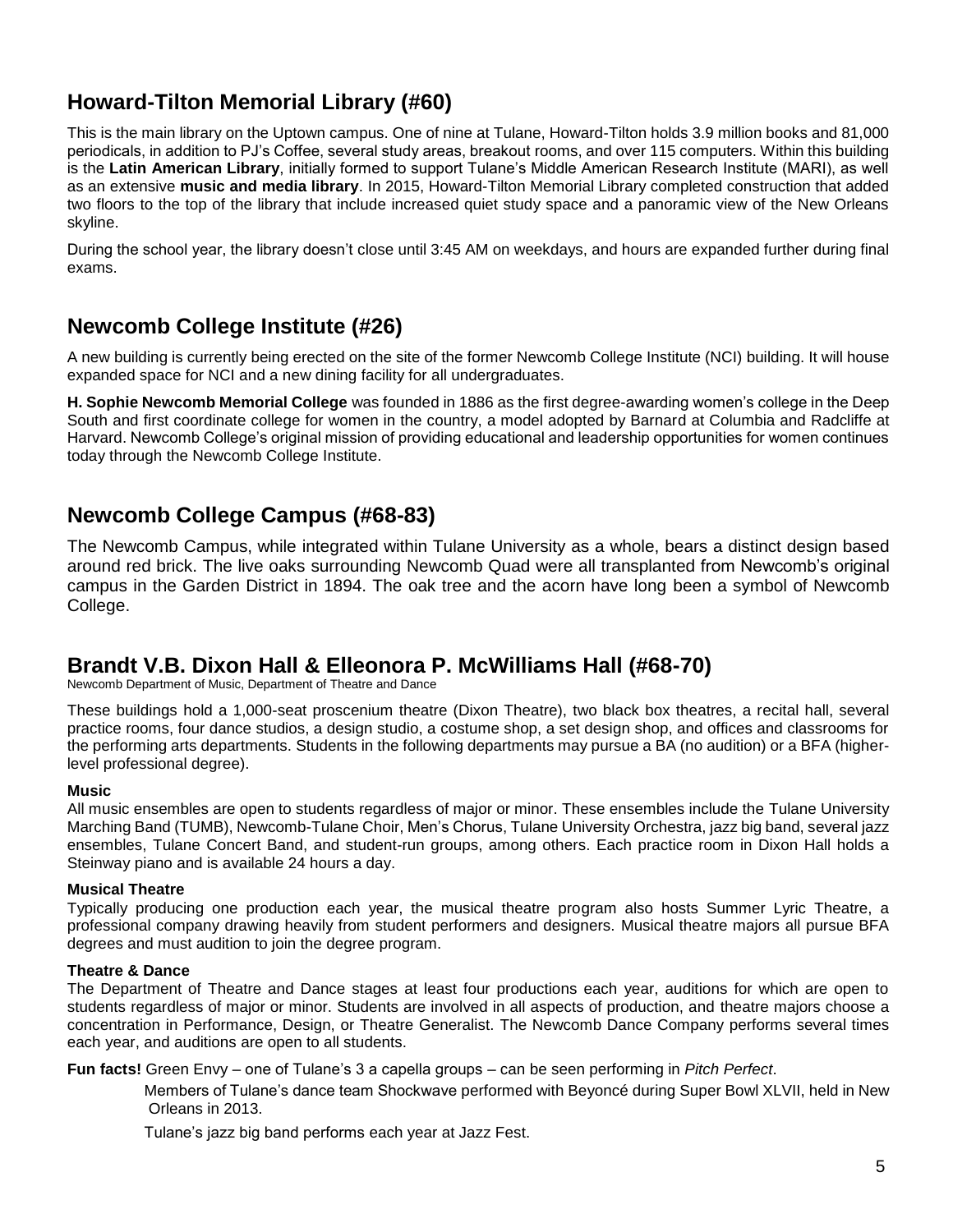## **Newcomb Hall (#74)**

School of Liberal Arts

Several departments of the School of Liberal Arts are located within Newcomb Hall, including Philosophy, Communication, Sociology, and all foreign language departments. A state-of-the-art language laboratory resides on the fourth floor, and this building is the home of the **School of Liberal Arts Minor in Management (SLAMM),** a business minor tailored to non-business majors, with emphasis on translating liberal arts knowledge into business acumen.

### **Woldenberg Art Center (#81-83)**

Newcomb Art Department

This center houses ample classroom and studio space for drawing, painting, digital arts, sculpture, ceramics, glass blowing, photography, and printmaking. It's also home to **Newcomb Art Museum** for professional exhibits and the **Carroll Art Gallery** for student exhibits. The Pace-Wilson Glass Studio is known as one of the finest glassblowing facilities in North America.

**Fun fact!** While Newcomb is world-renowned for its deep roots throughout the arts, its ceramics program is particularly revered. Newcomb Pottery pieces created in the late 1800s and early 1900s are collectibles that can be found in galleries, museums, and private collections across the world.

# **Student Health Services (#92)**

Tulane's on campus health center provides medical attention all day for students. In addition, doctors are on call **24 hours a day**, including weekends. Specialists include Men's Health, Women's Health, Psychiatry, and Allergy. **In the case of an emergency, Tulane Emergency Medical Service, also known as TEMS operates 24 hours a day**. This ambulance service, run entirely by students who are trained and certified as Emergency Medical Technicians (EMTs), is dedicated to providing Tulane University and the surrounding communities with high quality emergency medical care with a low response time. TEMS can transport students to the Tulane Medical Center downtown or to any of the other local hospitals.

#### Cross Newcomb Place

Walk along Warren House on Drill Road and turn left before Mayer Residences into the quad

# **Katherine and William Mayer Residences (#55)**

Each floor of Mayer holds a laundry facility, kitchen area, and sundeck, and the ground floor holds an entertainment center, music practice rooms, and Le Gourmet, an organic and natural food deli. The vast majority of Mayer's residents are sophomores, and rooms are all suite-style.

### **Weatherhead Hall (#59)**

Sophomore Honors Village

Also known as SoHo, Weatherhead is a residential college for upperclassmen. As in all residential colleges on campus, a professor lives at Weatherhead with his or family, and students participate in programming throughout the year.

> Turn right at Le Gourmet and walk between Mayer and Butler Turn left onto McAlister Drive and cross Willow Street at the crosswalk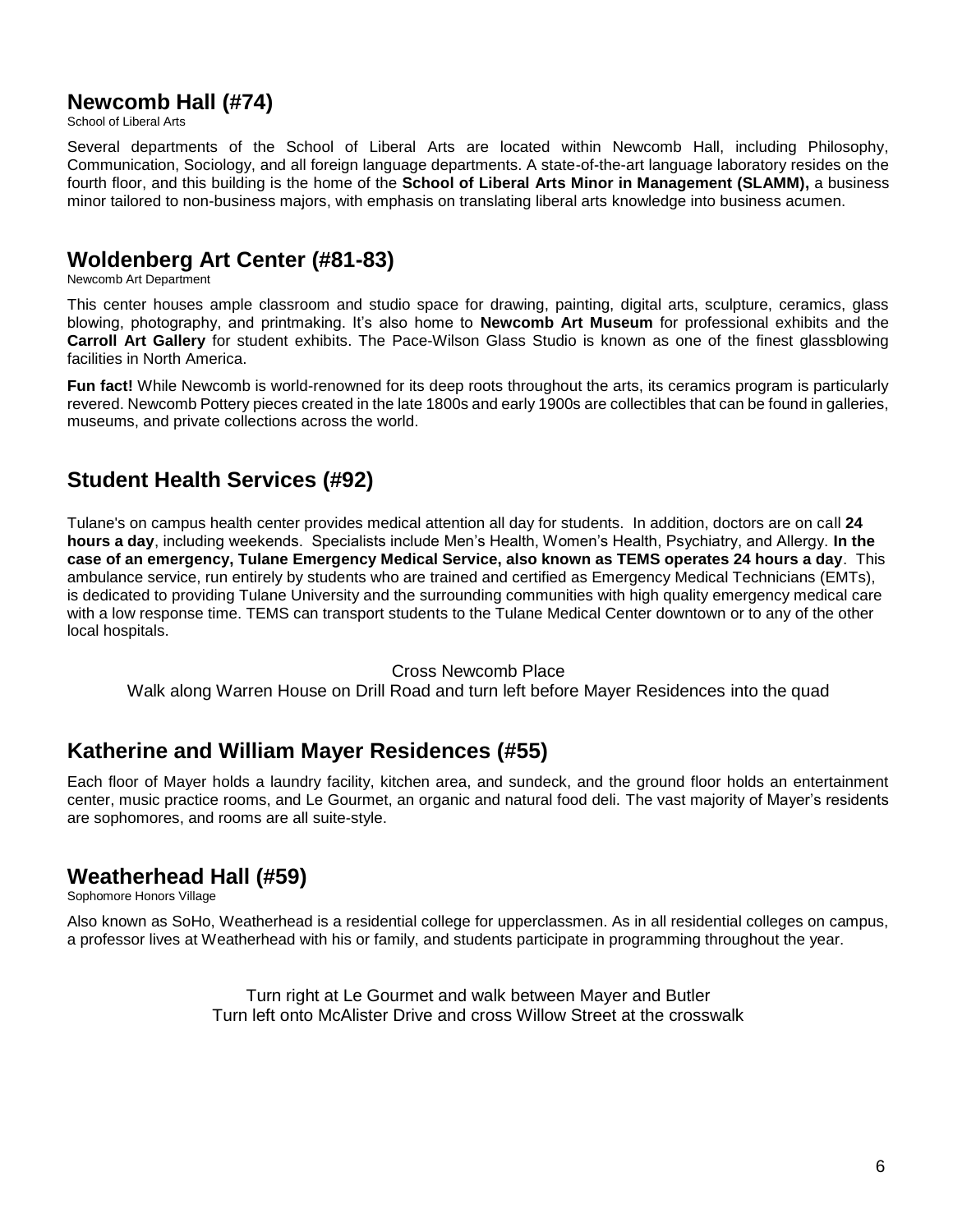# **Willow Residences (#96)**

The main portion of Willow is comprised of suite-style singles and doubles for upperclassmen. The ground floor of the building at the corner of Willow and McAlister holds a PJ's Coffee with study space and conference rooms. Along the back of the complex is Leadership Village, a series of suite-style villas open by application to student leaders. Doubles in **Leadership Village** each boast a balcony and two levels connected by a spiral staircase.

# **Reily Student Recreation Center (#106)**

Full-time undergraduates enjoy Reily memberships as part of their student fees, which grant early-morning and late-night access to 156,000 square feet of recreation space: an Olympic-sized swimming pool, a weight room, 5 basketball courts, an indoor track, exercise studios, a boxing studio, a Crossfit-style gym, a spinning studio, an Outdoor Adventures office, and racquetball and squash courts. Reily's outdoor spaces includes lighted tennis courts, a social pool, and a turf field.

The **Association of Club Sports** operates nearly 40 student-run teams, including perennially nationally-ranked crew, water polo, and sailing teams, in addition to ice hockey, soccer, lacrosse, rugby, volleyball, and ultimate frisbee, among many others.

Students compete against each other through **intramural sports** leagues like flag football, softball, basketball, volleyball, soccer, and tennis.

The ground floor of Reily holds **theWELL**, a center that promotes wellness and healthy living among the Tulane community, **Tulane Institute of Sports Medicine**, and the **Anatomy and Physiology Cadaver Laboratory**. Tulane is one of 2 schools in the country at which undergraduates participate in a full-year course on human cadaver dissection.

**Fun fact**! Brown Field in front of Reily is the site of the field of Tulane Stadium (capacity 80,989), which hosted the first 41 Sugar Bowls; Super Bowls IV, VI, and IX; and the first 7 Saints NFL seasons.

If you'd like, enter the tunnel beneath Reily to look into Yulman Stadium

# **Green Wave Athletic Complex**

Behind the Reily Center

**Yulman Stadium** was completed in 2014. Holding 30,000 spectators with space to expand, Yulman has brought a lively game day atmosphere back to campus. Tulane students may pick up free tickets to any Green Wave athletics event throughout the year, but football tickets can be hard to come by!

**Turchin Stadium** reopened in 2008 after undergoing extensive renovations, bringing its capacity to 5,000 and adding several amenities in the process. Tulane baseball has ranked in the top 25 programs several times over the last two decades, has been to the NCAA tournament 20 times, and consistently ranks highly in national attendance figures.

Walk back towards Willow Street

#### **Facts about Residential Life**

- All freshmen and sophomores are required to live on campus, while about a third of juniors and seniors opt to stay on campus as well.
- Freshmen and sophomores are required to have a meal plan at Tulane.
- Most off-campus students live within a half mile of Tulane.
- Coed freshman halls are divided by gender by wing or by floor and restrooms are single-sex. Gender neutral restroom options are also available in certain residential halls.
- Upperclassmen halls at Tulane are suite-style (2 or 4 rooms sharing a bathroom).
- **Residential Learning Communities**, or RLCs, are communities that promote a group dynamic while providing structure and sustainable support to the individual. By bringing faculty and students together in meaningful ways,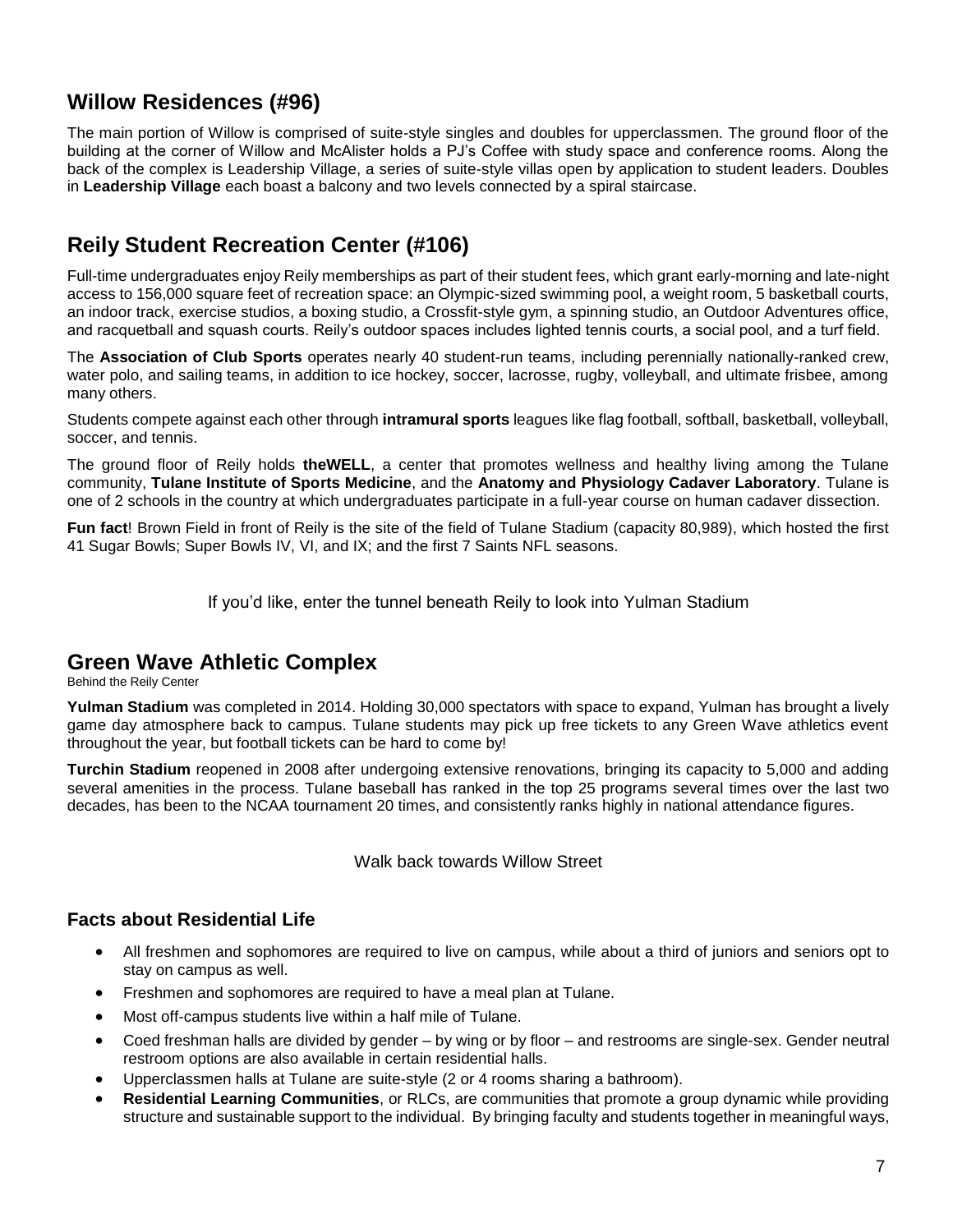residents can more easily establish both academic and social support networks inside and outside of the classroom. Each RLC is also tied to a TIDES class that relates to the main topic of the RLC. There are four RLCs on campus that students are able to apply to in May of their senior year of high school after they have been accepted to Tulane.

- o **Wall Residential College** hosts the **Honors RLC** Honors students receive first priority to live in Wall Residential College.
- o **Barbara Greenbaum House** hosts the **Get Engaged RLC** focused on civic engagement, championing worthy causes, and helping students integrate their on-campus experiences while living in New Orleans
- o **Butler House** hosts the **Brain Wave RLC** this RLC brings students with specific interests in self-care, science, and public health together in a common living space
- o **Paterson Hall** hosts the **Changemaker RLC** for students passionate about creating positive social change in the New Orleans community.

Continue past Willow on McAlister Drive

# **Bruff Commons (#48)**

Cafeteria, Mail Services, Dry Cleaning, McAlister Market

Bruff holds the main cafeteria on campus. Dining at Bruff is all-you-can-eat and includes hot entrees, a salad bar, a pasta station, desserts, and vegan and kosher options. Students may have an unlimited Bruff meal plan that allows unlimited daily access for an academic year.

**McAlister Market** is Tulane's convenience store, offering most of the basics a student might need on campus, from food to first aid to laundry detergent.

Walk between Bruff and Irby, or through the ground floor of Bruff

# **Wall Residential College (#46)**

Wall is home to freshmen honors students. A professor and his or her family also lives in an apartment in Wall. Residents join programming committees based around interest areas like academic research, world cultures, service, and wellness.

# **Paterson House (#45)**

Paterson is the designated housing for the Changemaker RLC, and its residents explore avenues to create positive social change through the community in conjunction with the Taylor Center for Social Innovation and Social Entrepreneurship. Freshmen here live in double rooms with community bathrooms, while sophomores live in suites with external entrances on the balcony walkways facing Bruff Quad.

Walk between Irby House and Bruff, back to McAlister Drive, and take a left

### **McAlister Auditorium (#43)**

In addition to university events and traditions such as Convocation, McAlister plays host to regular concerts, premieres, and speakers. Past performers include comedians Aziz Ansari, Morgan Spurlock, Jimmy Fallon, Dane Cook, John Mulaney, and Dennis Miller and musical acts Third Eye Blind, Girl Talk, Kid Cudi, Augustana, Scissor Sisters, Wynton Marsalis, Guster, Ludacris, Lil Wayne, The Roots, and Phish.

Past speakers at Tulane include Barack Obama, Al Gore, Colin Powell, Laura Bush, Toni Morrison, Sean Penn, Spike Lee, Madeline Albright, Maya Angelou, Janet Reno, Walter Isaacson, Brian Williams, Edhud Olmert and Bill Nye the Science Guy, among others. While commencement takes place each year in the Superdome, its speakers have been just as varied. They include George HW Bush, Bill Clinton, Ellen DeGeneres, Harry Connick Jr, Anderson Cooper, Maya Rudolph, Brian Williams, Hoda Kotb and the Dalai Lama.